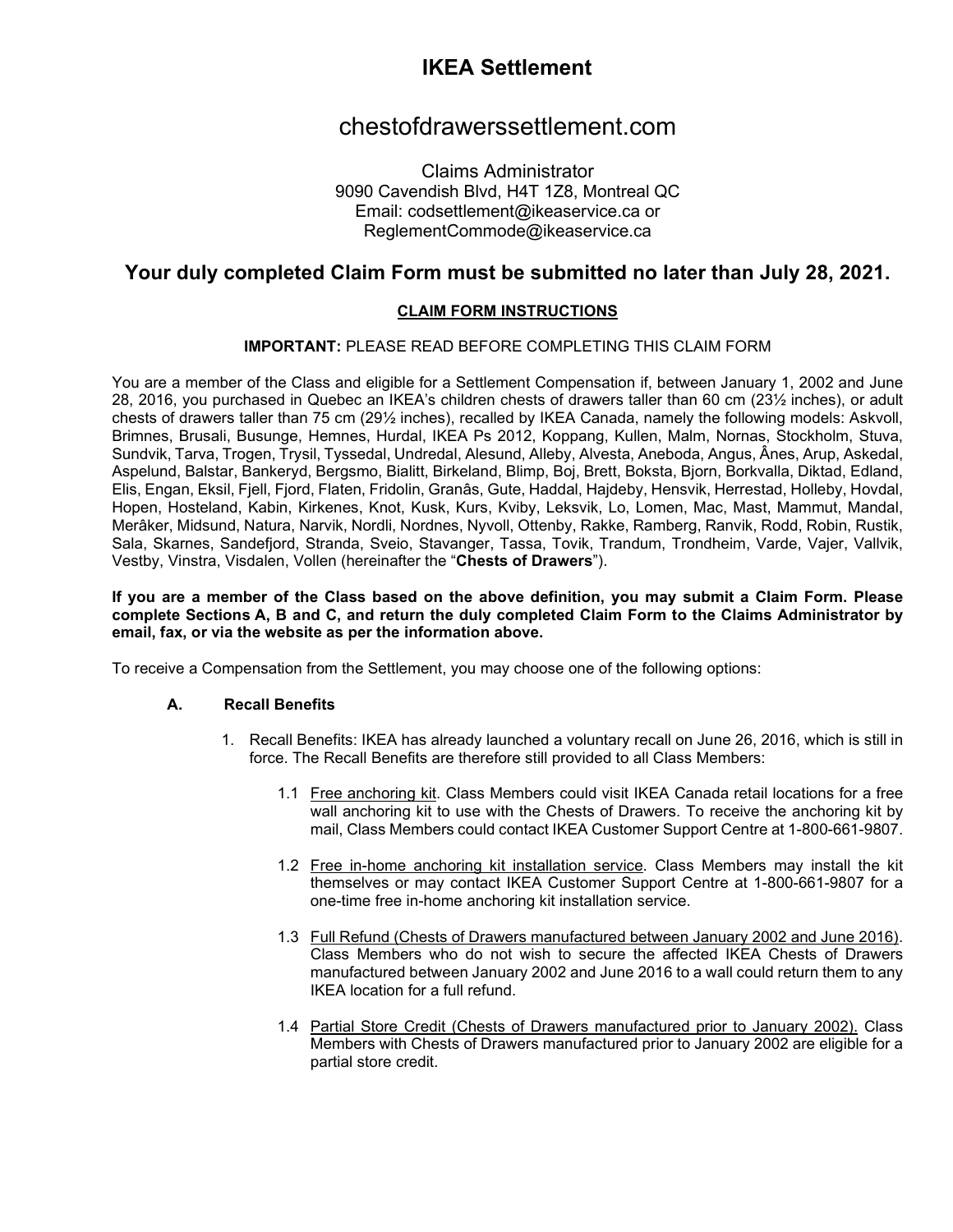1.5 Limit of six (6) Chests of Drawers per Class Members. For all the Recall Benefits detailed above, there is a limit of six (6) Chests of Drawers per Class Member.

### **B. Pickup Service**

- 1. Pickup Service: In addition to the Recall Benefits detailed herein above, IKEA will offer a Pickup Service to Authorized Claimants in Quebec who, for any reason, are unable to return their Chests of Drawers to an IKEA store. **The Class Members can request a Pickup Service within sixty (60) days following the publication of the Notice**. If the Claim for the Pickup is valid, the Pickup will be scheduled after the Settlement Approval Order becomes effective (Effective Date).
	- 1.1 Pickup Service Procedure. Class Members can call the IKEA Customer Support Centre at 1-888-444-5596 for a free Pickup Service in the province of Quebec. Class members will be able to leave a voicemail and calls will be returned within a delay of three (3) business days.
	- 1.2 Class Members must provide a proof of purchase of their Chests of Drawers through a Claim Form in the form of Schedule C hereto which will indicate: (1) the name of the Class Member; (2) the residential address of the Class Member; (3) the location of the store in Quebec where the Class Member purchased his/her Chests of Drawers; (4) the amount paid for the Chests of Drawers.

IKEA retains its right to reject the Pickup Service or the Recall Benefits if an inquiry determines that the amount in the document was used to purchase items other than Chests of Drawers.

- 1.3 Limit of one (1) Pickup per Residence and six (6) Chests of Drawers per Pickup. For the Pickup Service detailed above, there is a limit of one (1) Pickup per residence and a limit of six (6) Chests of Drawers being picked up per address.
- 1.4 After the Chests of Drawers have been picked up, for the Chests of Drawers manufactured between January 2002 and June 2016, the Authorized Claimant will receive a Refund Card which can be presented in any IKEA store in Canada for conversion to the original payment method (i.e. **the refund card can be converted in cash or transferred on a credit card**) or by a refund to a credit card initiated over the phone and completed through a secure portal. A refund card can also be used at any IKEA store in Canada ("**Refund Card**").For IKEA Chests of Drawers manufactured prior to January 2002, the Authorized Claimant will receive a Partial Store Credit.

To submit a Claim Form, you must confirm or provide your current contact information, and affirm certain facts that show that you are eligible to receive a Compensation from the Settlement.

For assistance, you may also contact Class Counsel:

Mtre. Joey Zukran LPC Avocats Inc. 276 Saint-Jacques Street, Suite 801 Montreal, Quebec, H2Y 1N3 T: 514.379.1572 E: [JZUKRAN@LPCLEX.COM](mailto:JZUKRAN@LPCLEX.COM)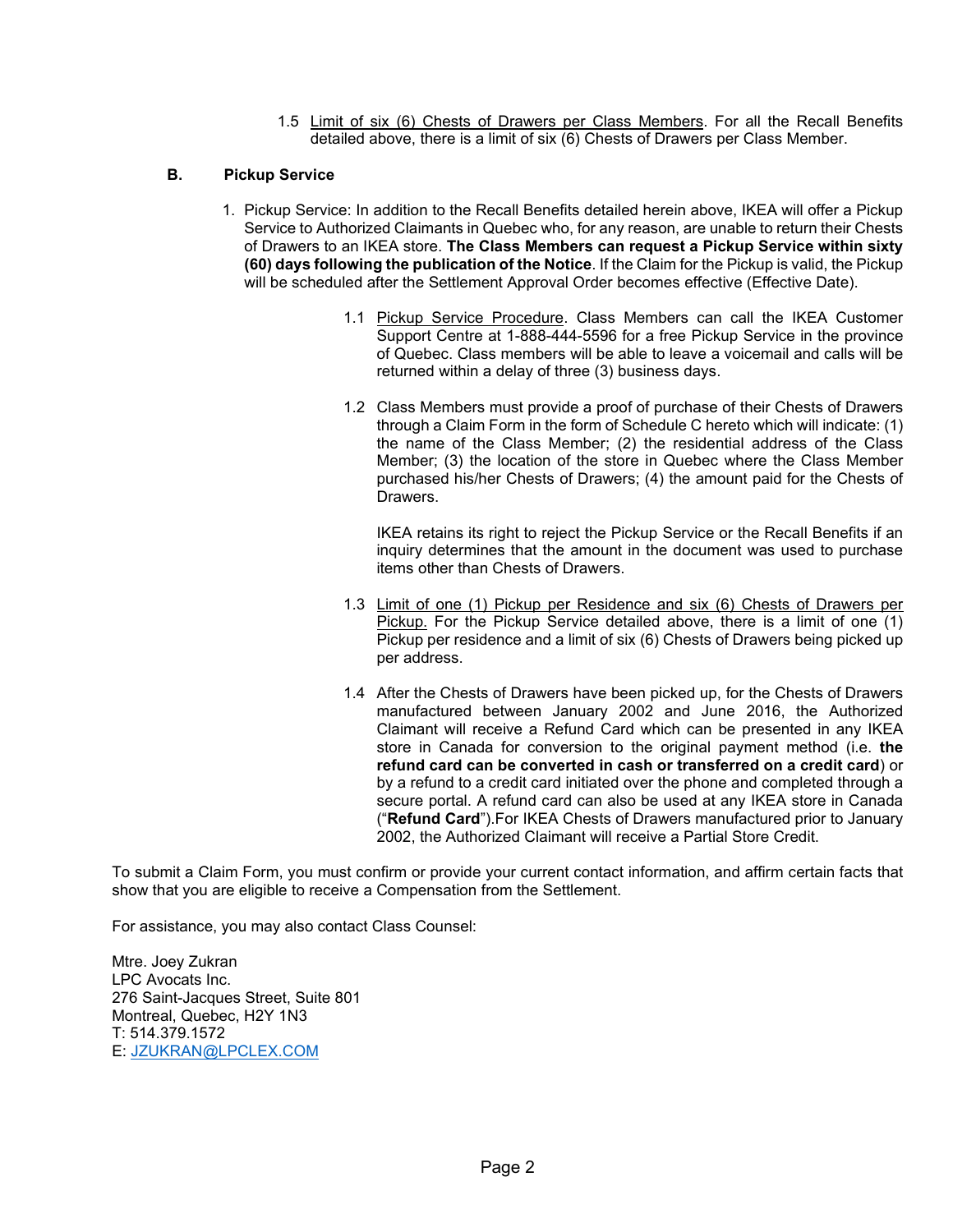#### **CLAIM FORM**

#### <span id="page-2-0"></span>**SECTION A: NAME AND CONTACT INFORMATION**

Provide your name and contact information below. If your name or contact information changes after you submit this Claim Form, please provide the new information to the Claims Administrator.

| <b>FIRST NAME</b>                              | <b>MIDDLE</b>               | <b>LAST NAME</b> |                    |  |  |
|------------------------------------------------|-----------------------------|------------------|--------------------|--|--|
|                                                |                             |                  |                    |  |  |
| STREET ADDRESS (INCLUDING APARTMENT# / UNIT #) |                             |                  |                    |  |  |
|                                                |                             |                  |                    |  |  |
| <b>CITY</b>                                    | <b>PROVINCE</b>             |                  | <b>POSTAL CODE</b> |  |  |
|                                                |                             |                  |                    |  |  |
| <b>EMAIL ADDRESS</b>                           | <b>CONTACT PHONE NUMBER</b> |                  |                    |  |  |

#### <span id="page-2-1"></span>**SECTION B: THE PROOF OF PURCHASE FOR THE PICKUP SERVICE**

I am submitting a claim and **attaching** documented proof of purchase of the Chests of Drawers.

The **model** of the Chests of Drawers is: \_\_\_\_\_\_\_\_\_\_

The **date** of the purchase of the Chests of Drawers is: \_\_\_\_\_\_\_\_\_\_

**Note:** Documentation may include, for example, receipts, payment card statements or photographs that prove the purchase.

#### <span id="page-2-2"></span>**SECTION C: CLAIMANT VERIFICATION AND DECLARATION**

By signing below and submitting this Claim Form, I hereby solemnly affirm that:

- **(1)** I am the person identified above and the information provided in this Claim Form is true and accurate;
- **(2)** Between January 1, 2002 and June 28, 2016, I purchased IKEA's children Chests of Drawers taller than 60 cm (23½ inches), and/or adult Chests of Drawers taller than 75 cm (29½ inches), recalled by IKEA Canada.
- **(3)** I have not been reimbursed or otherwise compensated for the Chests of Drawers claimed in the present Form as of this date.

**SIGNATURE DATE**

**PRINTED NAME**